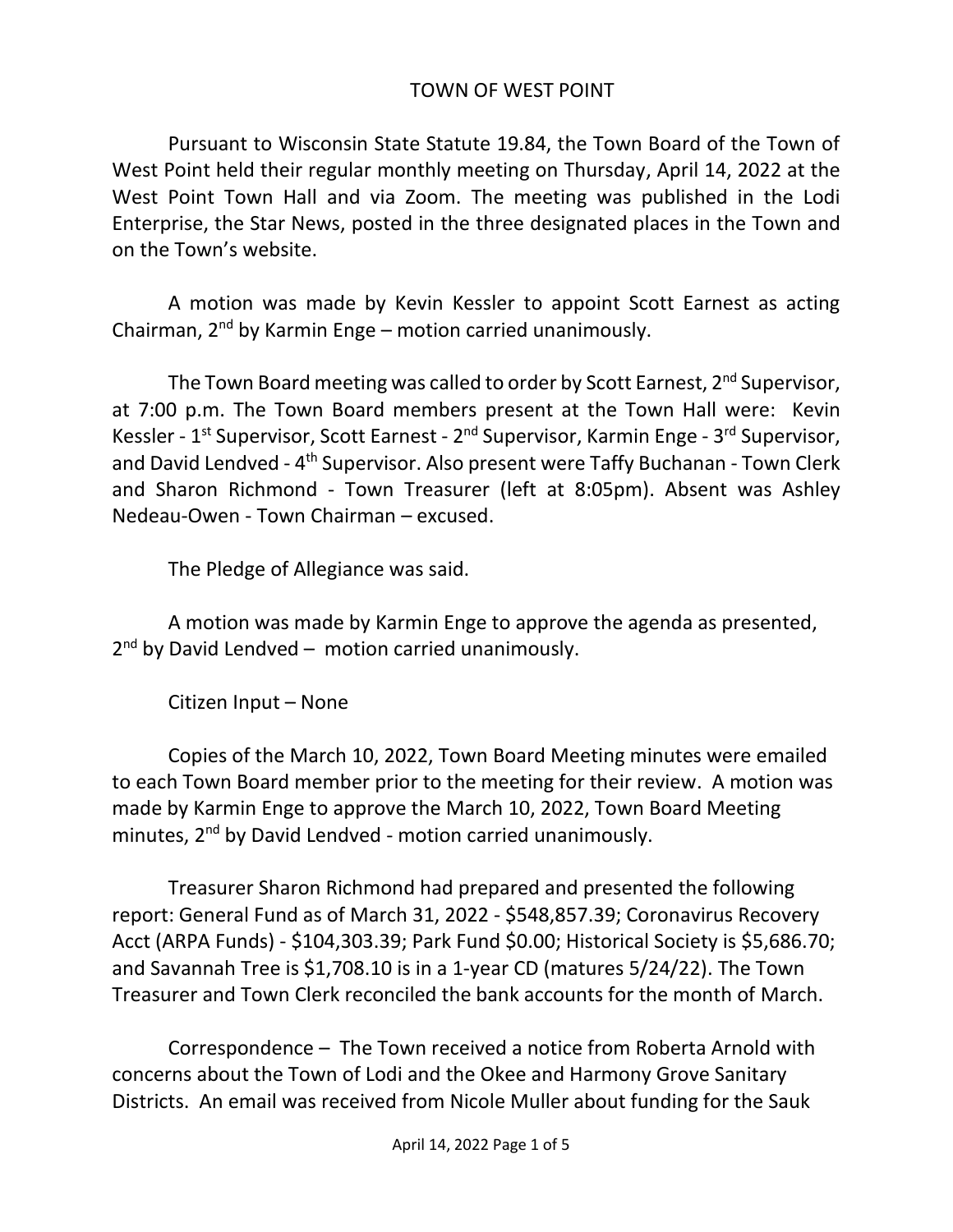Prairie Rec Center. Gene Unger sent an email complimenting the Town Chair on the way he engages and talks with the audience of tax payers and Town Board at the meetings.

The bills were reviewed by each town board member prior to the town board meeting. A copy of the bills, deposits, and budget for 2022 were given to each town board member for their information. A motion was made by Karmin Enge to approve the bills as presented,  $2^{nd}$  Kevin Kessler – motion carried unanimously.

The following operator license applications for were presented to the Town Board for consideration: Logan Dahlke, Michael Higgens, and Susan Ballweg. All applicants presented have attended Alcohol Awareness Classes A motion was made by Kevin Kessler to approve the all three Operator Licenses as presented, 2<sup>nd</sup> by David Lendved – motion carried unanimously.

Roger Lippett came before the Town Board at the January 10, 2022 meeting about his property at N2304 State Highway 188, Lodi. He wants to improve the shoreline. He has not been able to get a permit by himself for the shoreline because he does not own that area, it is the "promenade". Columbia County would like the Town of West Point to sign the Shoreline Zoning permit application also since he is not the owner of the "promenade". The Town Attorney looked over the application and added Addendum 'A' which is "Town does not claim ownership of the promenade but is signing only to confirm the Town's approval of this Application. Accordingly, the Town does not agree to, or assume, any responsibility or liability for the project that is the subject of this Application." A motion was made by Kevin Kessler to authorize the Town Clerk to sign the application with Addendum 'A' on behalf of the Town of West Point,  $2^{nd}$  by Karmin Enge – motion carried unanimously.

Michael Zaucha presented a CSM for review combining Parcels #11040-550 & #11040-550.01 on Old Sauk Road, Lodi. A motion was made by Kevin Kessler to approve the CSM subject to the condition that the driveway from the boathouse not be extended further towards Old Sauk Road,  $2^{nd}$  by David Lendved – motion carried unanimously.

Reports: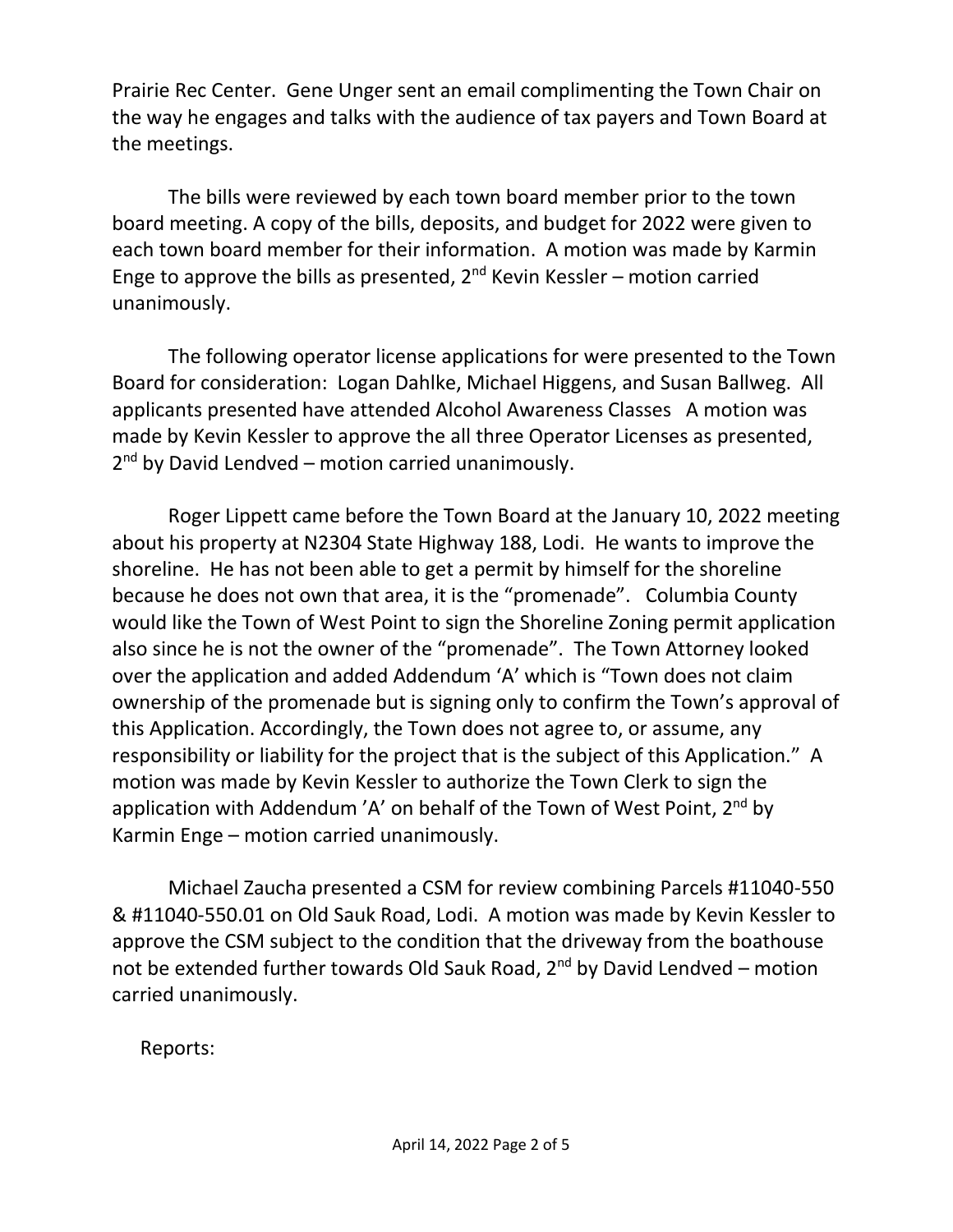Columbia County Report – Doug Richmond reported the County Board amended Chapter 9 to allow opening up some County Highways to ATV / UTV. At the Spring Election, 13 new County Board Supervisors were elected to the Board.

Lodi Fire Commission – David Lendved reported they had a meeting March 16, 2022. Since County Road J, going to Harmony Grove, will be closed and getting work done on it, the LAFD will house one of the fire trucks in Harmony Grove to help with response times to the area.

Sauk Fire District – no report

Sauk Prairie Ambulance – no report

Lodi EMS Commission – Karmin Enge reported since she will no longer be on the Town Board a Town Board representative will be needed on the EMS Commission. There will be a meeting on April 21, 2022.

Plan Commission – Kevin Kessler reported they discussed the Zaucha CSM, Thompson CSM, Blackhawk Ridge Condo Development, and changes to Chapter 6 & 12 of the West Point Code of Ordinances.

 Transfer Site Report – The Town Clerk reported Tom Dettman said the Transfer Site is in dire need of gravel. A motion was made by Kevin Kessler to ask the Town Chair to purchase gravel and have it installed if there are adequate funds in the budget,  $2^{nd}$  by David Lendved – motion carried unanimously.

Park & Open Space Committee – no report

Broadband Committee – no report

Fish, Crystal, and Mud Lake District/Pumping – no report

Andy Zimmer, the Town Engineer presented the bids for Unke & Schoepp Road. The Town Engineer recommended to hire Fahrner Asphalt Sealers LLC, with a bid price of \$120,916.00. A motion was made by David Lendved to approve the contract for Unke / Schoepp Road with Fahrner Asphalt Sealers LLC as presented. MSA will have site visits and inspect the work being performed.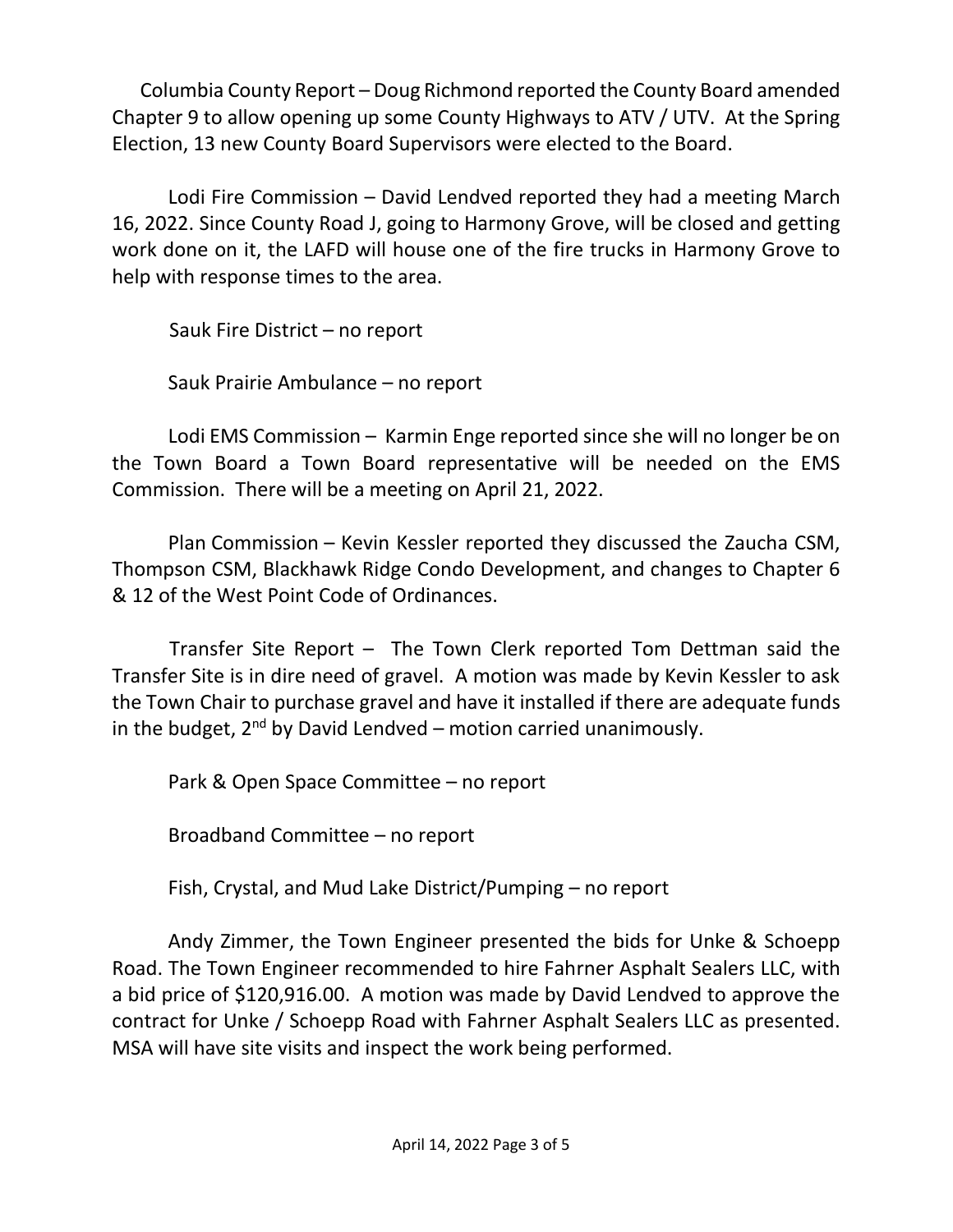The Town Board hired Columbia County to chip-seal Crestview, Reichman, and West Point Drive. A large number of the Selwood residents were not satisfied with the work that was done. Frank Cook, W14132 West Point Drive, said that it is not safe, because rocks get thrown up and he doesn't want cars damaged. Steve Beglinger, W14158 Crestview Drive, stated there are piles of loose gravel. Tim Kraemer, W14105 Crestview Drive, sent an email with pictures of the excess aggregate that he raked up and put in the back of his truck; he also wondered if the Town had a place to dump it. The Town Board said he could take it to the Transfer site and put it down where the blacktop meets the gravel since we need gravel there. A motion was made by Kevin Kessler to ask the Town Chair to work out a plan with the Columbia County Highway Commissioner to propose a remedy to be completed by June 15, 2022,  $2^{nd}$  by David Lendved – motion carried unanimously. A motion was made by Kevin Kessler to encourage the Town Chair to send written communication to the Selwood POA providing a status report on this problem and the Town Clerk should also post it on the Town website for all residents, 2<sup>nd</sup> by David Lendved – motion carried unanimously.

The Town received a TRID grant for up to \$257,017.26 which is about 47% of the cost for the North / South section of Schoepp Road. The Town would have about 5 years to use the grant. A motion was made by David Lendved for the Town Chair to contact the Town of Roxbury about their future plans of Mussen Road at the North / South section of Schoepp Road, 2<sup>nd</sup> by Karmin Enge.

The Town has been looking into different engineering firms. Three engineering firms came to the meeting and gave presentations to the Town Board. The firms that gave presentations were: Snyder & Associates, Inc, Jewell Associates Engineers, Inc, and Stantec Consulting Services Inc. MSA was not able to present but sent a letter. The Town Board will review the material that they were given from the firms. They did not take any action.

A motion was made by David Lendved to approve and sign the Columbia County 2022 Mobile Home Inventory Form as presented, 2nd by Karmin Enge – motion carried unanimously.

Curtis Ryan has been mowing Ryan Park in past years and has asked for the price to increase to \$100.00 per mowing because of the rising costs of gas. A motion was made by David Lendved to amend the proposed mowing contract from \$80.00 per mowing to \$100.00 per mowing,  $2^{nd}$  by Karmin Enge – motion carried unanimously.